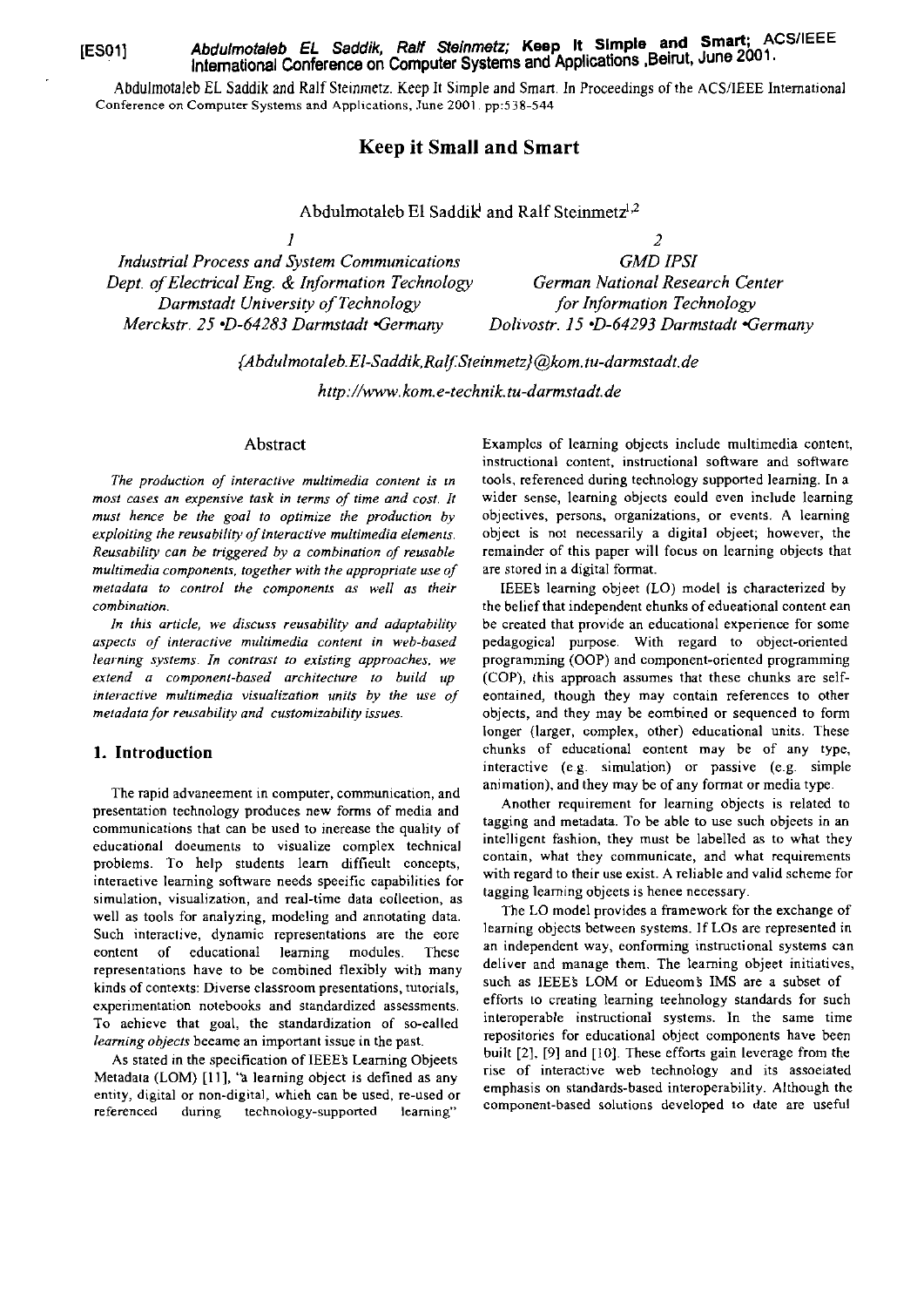[[X], [12], they are inadequate for those building 2. **Context**  eomponent-based interaetive leaming environments in whieh the eomponents must respond to the meaning of the To explain our starting point and to eommunicate the content as well as its form and presentation. We see the motivation for our work, we first present an overview of content as well as its form and presentation. We see the "motivation for our work, we first present an overview of development of techniques for sharing semantics aeross" the Multibook project currently developed at the Te components and applieations to be a eritieal research University of Darmstadt. dircction for the field.

The approach dcscribed in this paper addresses the issue **2.1**  of developing and customizing dynamic multimedia objccts using dynamic mefadata. We refer to thcse objects as smart learning objects. With thc term customization we denote ehanges and/or modifications to a learning object. These changes arc ncccssary to match the leaming goals of a User and to reuse dynamie multimedia contcnt in a different context. Howcver, current versions of leaming metadata do not address specific issues of dynamic content, such as interactivity or reusability. The main goal of this article is hence to cxamine the current leaming metadata standards, and to propose extensions in order to mateh the specific constraints of multimedia eontcnt. As a starting point we address metadata extensions for visualizations and animations. Other dynamic metadata, for example those for movies, interaetive environments (for example Macromedia Director objects), or for VRML-applieations can bc dcrived from those extensions.

To describe visualizations and animations appropriately, we introduce a new set of metadata whieh is an cxtension of IEEE's Learning Objeets Metadata. We show how such metadata can be proeessed by a metadata editor. which allows us to describe smart multimedia objects. Anothcr tool to customize the resource according to the user's needs will also bc explained in the remainder of the artiele.

The article is structured as follows: In Section 2 we list related work and explain the context of our work. In Scction **3,** we discuss the granularity of interaetive multimedia content and their characteristics, before wc describe some applications of dynamic metadata. An example is than deseribed in more detail in Section 5. Section 6 concludes the paper and gives an outlook.

the Multibook project currently developed at the Technical

The Multibook project [16] currently being developed by the Teehnieal University of Darmstadt and the Fem-Universität Hagen is a web-based adaptive hypermedia leaming system for multimedia and eommunieation teehnology. Multibook focuscs an providing end-users with specific lessons tailored to a targeted group. Thcse lessons are ereated using a knowledge base of multimedia elements, espeeially interactivc animations. The creation of these lessons is done in an automatie fashion (eourse scquencing).

MultibookS knowledgc base, which is neeessary to implement the Course sequencing [20], eonsists of two separated knowledge spaces. The Concept Space eontains a networked model of leaming topies [X] and uses approaches well known from knowledge management. The knowledge topics are intereonneeted via semantie relations. The media bricks stored in the MediaBrick Space of the system are atomie information units of various multimedia formats. These units are interconnected via rhetorie relations. Each media brick is described using IEEEB Leaming Objects Mcradara (LOM) scheme [I I]. In the following we refer to media bricks aslearning objects. Although both information spaces are separated. each leaming object can have a relation to one or more related topics. The separation of both spaees is the way in whieh Multibook generates adaptive lessons, because for eaeh topic a set of media bricks (texts in different granularity, animations, video, etc.) is availablc. The selection of media bricks is thcn determined by the preferences of each User.



**Figure 1: IEEE-LTSC-architecture**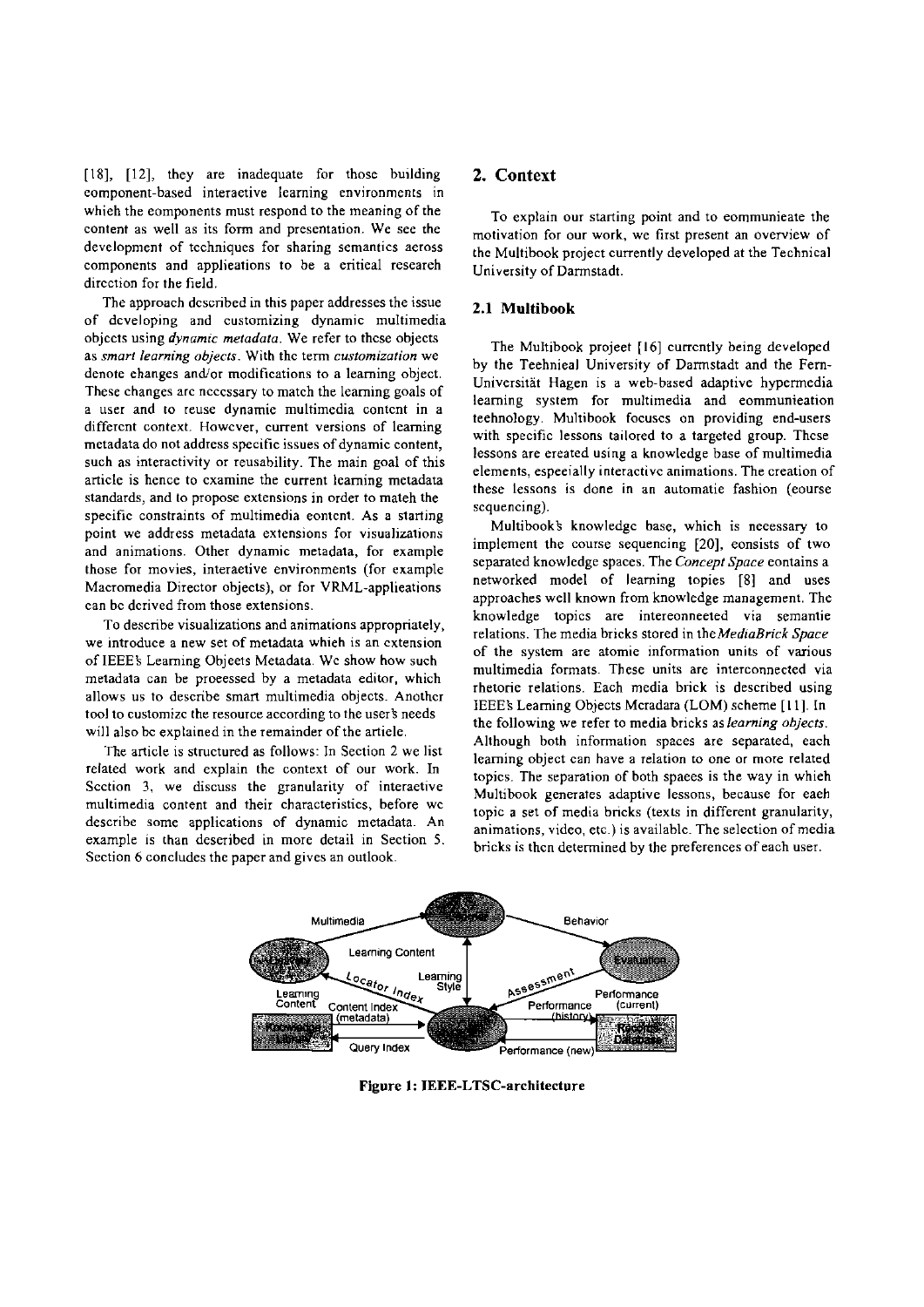Thc general functionality of Multibook, in othei words the way the sequencing of lessons. is based on the knowledge base storcd in thc Concept Spacc. This approach is similar to the standardization by IEEE as IEEE proposes the use of a knowledge library (knowledge base) which is responsible for the sequencing of a lesson, while the aetual compilation of the lesson is perfomed by a delivery component (see Figure 1). It is essential to

understand the setup of our knowledge base in order to understand the automatic creation of exercises.

The architecture of MultiBook is presented in Figure 2. It should be noticed that the architecture is very similar to the one proposed by the IEEE-LTSC ( Learning Technology Standards Committee) Learning Object Metadata group.

Considering the way an author writes a document the



**Figure 2: MultiBook architecture** 

following order can be specified: (1) an author acquires background knowledge, (2) an author creates an outline for a document, (3) an author fills the outline with content. These steps are modcled by different spaces in Multibook. The Concept Space contains an ontology in terms of keywords which is necessary to create the outline of a lesson. After the sequencing of the outline (equally to the creation of a table of contents) the 'real" content (text, images, audio, vidco, animation) is fillcd into rhe outline using clements of thc sccond space, the MediaBrick Space. A gcneral idea of Mullibook is that it is nccessary to employ different relations within the Concept Space and the MediaBrick Space to model the different goals which both spaces have.

When working with media bricks and with the nccessary educational metadata, an important disadvantage becomes obvious: Due to the history of the development of metadata, static resourccs, such as images or text documents can be described properly. Unfortunately, an appropriate description of dynamic resources, for example animations, is feasible only to a limited extent. The reason is that dynamic multimedia objects can process input Parameters, generatc output parameters. and also work internally with data which cannot bc described with traditional metadata schemes.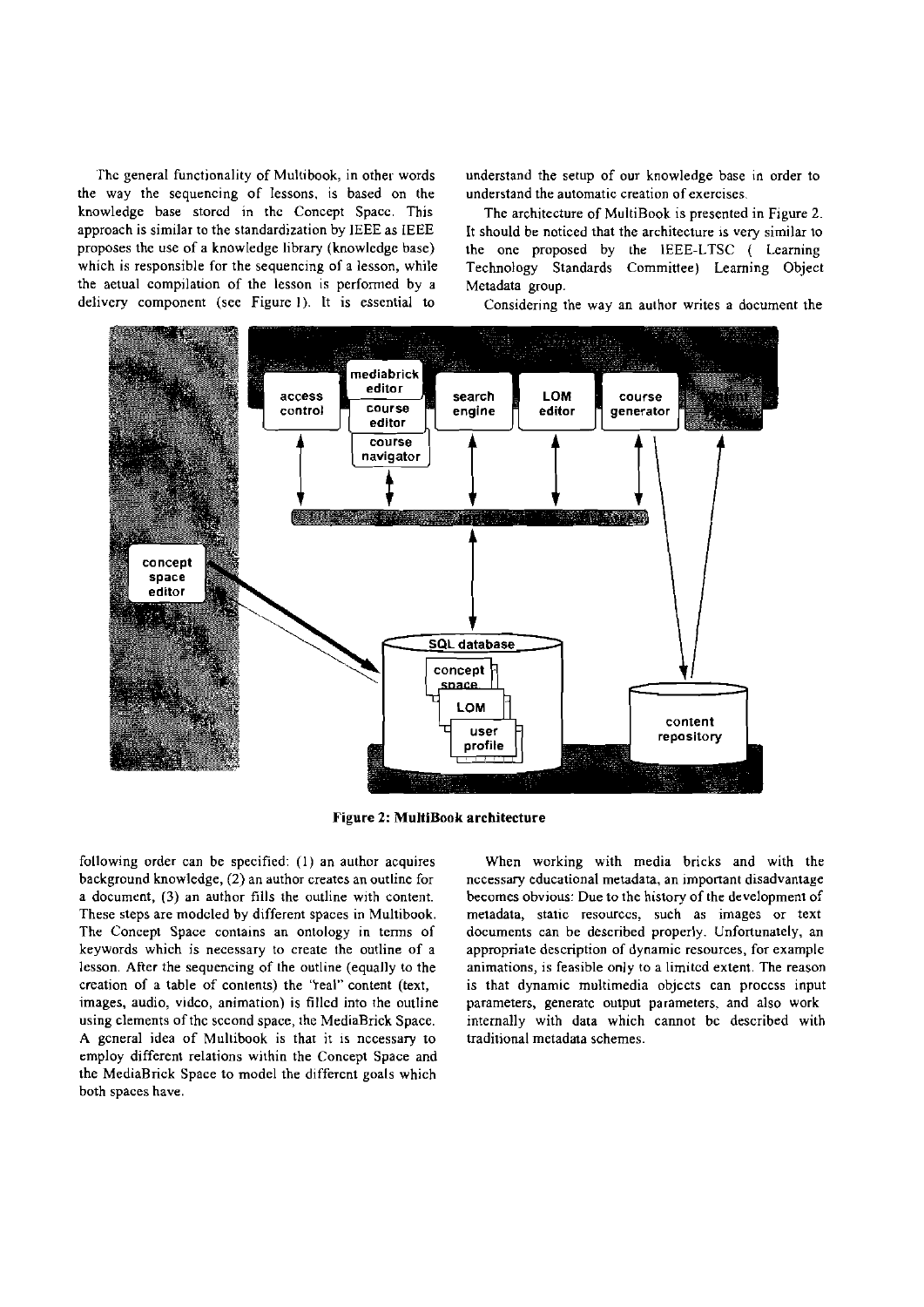## **3. Granularity of Smart Learning Objects**

### **3.1 Coarse-grained SLOs**

As a part of the Multibook project we developed several (Smart Learning Objects) SLOs based on coarse-grained modules, which visualize specific algorithms. These modules have been implemenied as Java applets that illustrate conccpts and algorithms of multimedia communication technology. Wc use these cornponents for the multimedia communication courses  $[http://www.1560]$ www.kom.e-technik.tu-darmstadt.de/Teaching/

**Visualization/visualization.html]** being taught at the Technical Univcrsity of Darmstadt. Thcy are built as units with a broad focus, illustrating many different sub-topics of the conccpt they were dcsigned to visualize and teach for, allowing students to expcriment with many different combinations of parametcrs.

The main problems with coarse-grained SLOs is that they illustrate only some of the intermediate computations that take plaee within an algorithm. This approach is appropriate for certain eoneepts, mainly for those courses where self-contained algorithms and data structures are taught. However, many concepts and topics in multimedia communieation are cornbinations of small concepts that provide pans of a theoretical framework for larger algorithms. The visualization of JPEG [I91 or MPEG **[I51**  serves as a good example: Even though both compression schemes use the Discrete Cosine Transform (DCT) and the Huffman encoding, a reuse of a component of an animation of JPEG can in most eases not be used to visualize a step of the MPEG-compression process, if the illustration is eoarse-grained. Coarse-grained animations are very useful in demonstrating the final concept, but are hard to use in teaching the individual ideas that are part of rhat concept.

### **3.2 Component-Based Development**

Other problems of interactive multimedia animations are the video-like nature of animations, the wiring of animation eomponents, the reusability of such components, and their structure. To address these problems and the issues mentioned above we developed a fine-grained approach, developing applets that are composed of small, atomic units. We developed a component-based framework *[6]* in order to generate complex animations based on simple modules, which visualize the different steps of an algorithm (JavaBeans technology). The exact granularity of the developed modules is strongly correlated with the domain being addressed and varies widely between concepts. Our goal with the modular model was to strive for the smallest possible scope for each concept.

A great advantage of the modular approach is that several fine-grained applets can serve as stand-alone applets illustrating individual ideas. They ean also be reused and combined with others in order to visualize a more complex topic. To be able to integrate these animations into Multibook, and in order to optimize their utilization, we tagged all animations using IEEES Leaming Objccts Metadata.

As mcntioned above, LOM can be used to search, navigate, and adapt the content of Multibook as long as static learning objects are used. Howevcr. the particular potential of interactive visualizations, in other words their flexibility and adaptability, can only be exploited to a limited extcnt. For cxample, some interactive visualizations can be used to illustrate different sccnarios or differcnt parts of an algorithm, dcpending on the input parameters. The same learning object can be rc-used in a different learning contcxt, according to the way it is configured by parameters. Parametrization of interactive visualizations can be done off-line or on-line. In order to achieve an on-line customization, we proposed the use of dynamic metadata as an extension of the static lEEE Leaming Objeets Metadata **[4].** 

### **3.3 Dynamic Metadata**

We define the term "dynamic metadata" **[4], [5]** and **[6]**  as the description used to adapt the content of an object, and/or to change the behavior of a learning object.

As an example of dynamic metadata, we will in ihe following examine the simulation of the CSMA/CD proiocol (Ethernet). To be able to explain Ethemet properly, specific problems have to be addressed, for example the collision of packets on the bus, or the shortframe problem. The key idea behind dynamic metadata is that the same visualization can be used to explain different problems, if it is configured by Parameters. In the following we will explain the data structures for dynamie metadata in detail, but to motivatc the problem, we provide an example here. A part of the data strueture could be a field 'PROBLEM', addressing a specific parameter configuration of a visualization. Coneerning the visualization of Ethemet, changing the value of the metadata field "PROBLEM" (being represented in the program as a property) from "Collision" to "Shortframe" may change the whole behavior of the algorithm tobe visualized.

## **4. Application of Dynamic Metadata**

The development of visualization instructional units using a component-based (fine-grained) approach in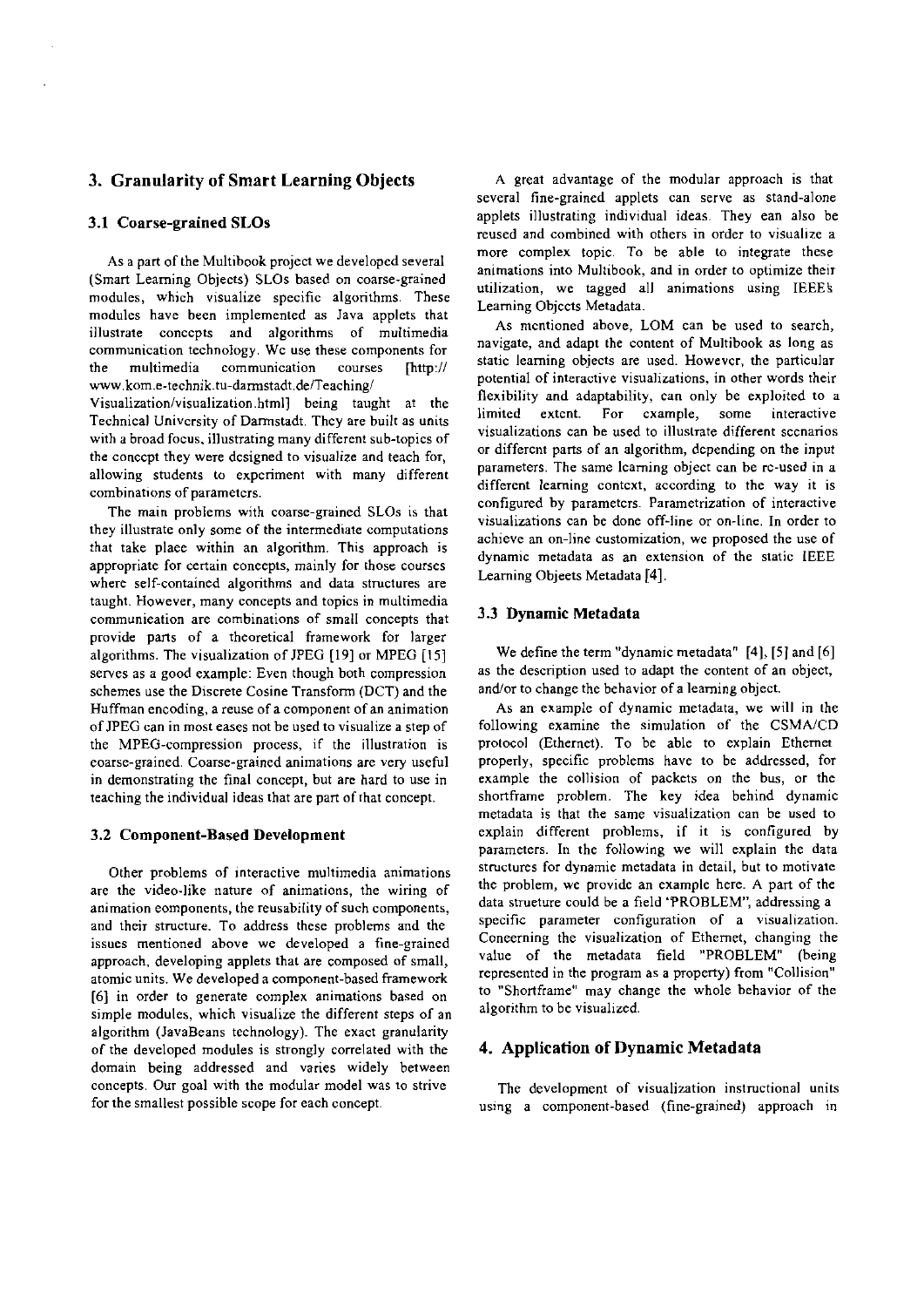eombination with metadata has both benefits and the needs of a partieular user "off the rack", it can be<br>drawbacks. The benefits are flexibility, reusability, and tailored to do so when certain "alterations" are done. This drawbacks. The benefits are flexibility, reusability, and tailored to do so when certain "alterations" are done. This<br>effective use in several learning contexts according to leads to the faet that it is easy to integrate a effeetive use in several learning contexts according to leads to the faet that it is easy to integrate animations in the user's needs. The drawbacks are the needs to provide right eontext. According to the needs of the end user's needs. The drawbacks are the needs to provide supporting descriptive materials and essential educator may convert an algorithm developed by the modifications to software engineering practice.

visualize the steps of an algorithm. He defines the smallest modular entities of the algorithm and develops them as **43 Interactivity and Unified Graphical User**  black-box software eomponents, which may be re-used **Interface**  within the development of other algorithms. The programmer specifies animation actions at particular locations in the algorithm chain, according to a predefined algorithms and techniques ean be influenced by the end-<br>set of metadata. The programmer's view has been described user. For the learner, a visualization window is set of metadata. The programmer's view has been described user. For the learner, a visualization window is divided into in detail in [7]. In our project we use the JavaBeans three areas: an animation pane, an explanation a in detail in [7]. In our project we use the JavaBeans three areas: an animation pane, an explanation area, and a<br>technology to create a publicly available component library parameter pane. The animation pane displays the r that can be used by all team members as well as by others animation envisioned by the educator. The explanation to develop teaching animations. Beyond single area displays some hints and information eoneerning the to develop teaching animations. Beyond single area displays some hints and information eoneerning the components, entire fine-grained applets are reusable for visualized algorithm. The parameter pane is divided into different courses.

confront and address ehanging user requirements and input from the knowledge. It should also be versatile and usable in a the algorithm. knowledge. It should also be versatile, and usable in a variety of contexts. While often, a visualization will not fit Figure 3 illustrate the process of developing, tagging,

programmer to a series of animation sequences by mapping algorithm variables, specifying animation actions, and **4.1 Reusability associating execution points in the algorithmic chain to** perform the desired animation. He uses dynamic metadata, The programmer identifies animation objects that which have been pre-defined by the programmer.

Most of the animations being used to visualize eomplex parameter pane. The animation pane displays the resulting two parts: Interactive utilities and a VCR, allowing the learner to control the progress of the animation. The 4.2 **Adaptability, Flexibility, and Customizability** interactive utilities pane depends on the algorithm and on the topic, defined by the programmer and customized by the educator. The animation may request intermediate It is essential that a visualization is flexible enough to the edueator. The animation may request intermediate<br>It is essential that a visualization is flexible enough to the educator. The learner, allowing him to control



Figure **3:** Reusability, fiexibility, and interactivity

our framework. The programmer is in eharge of writing the the customized animated algorithm. appropriate code of the algorithm to be animated. The educator becomes the designer of the visualization to be **5. Application Example** shown. He can customize the learning object in order to visualize a desired behavior, which is appropriate for the The lesson is implemented in HTML **4.0** and contains

customizing and using interactive smart learning objects in course to be taught. The student becomes the end-user of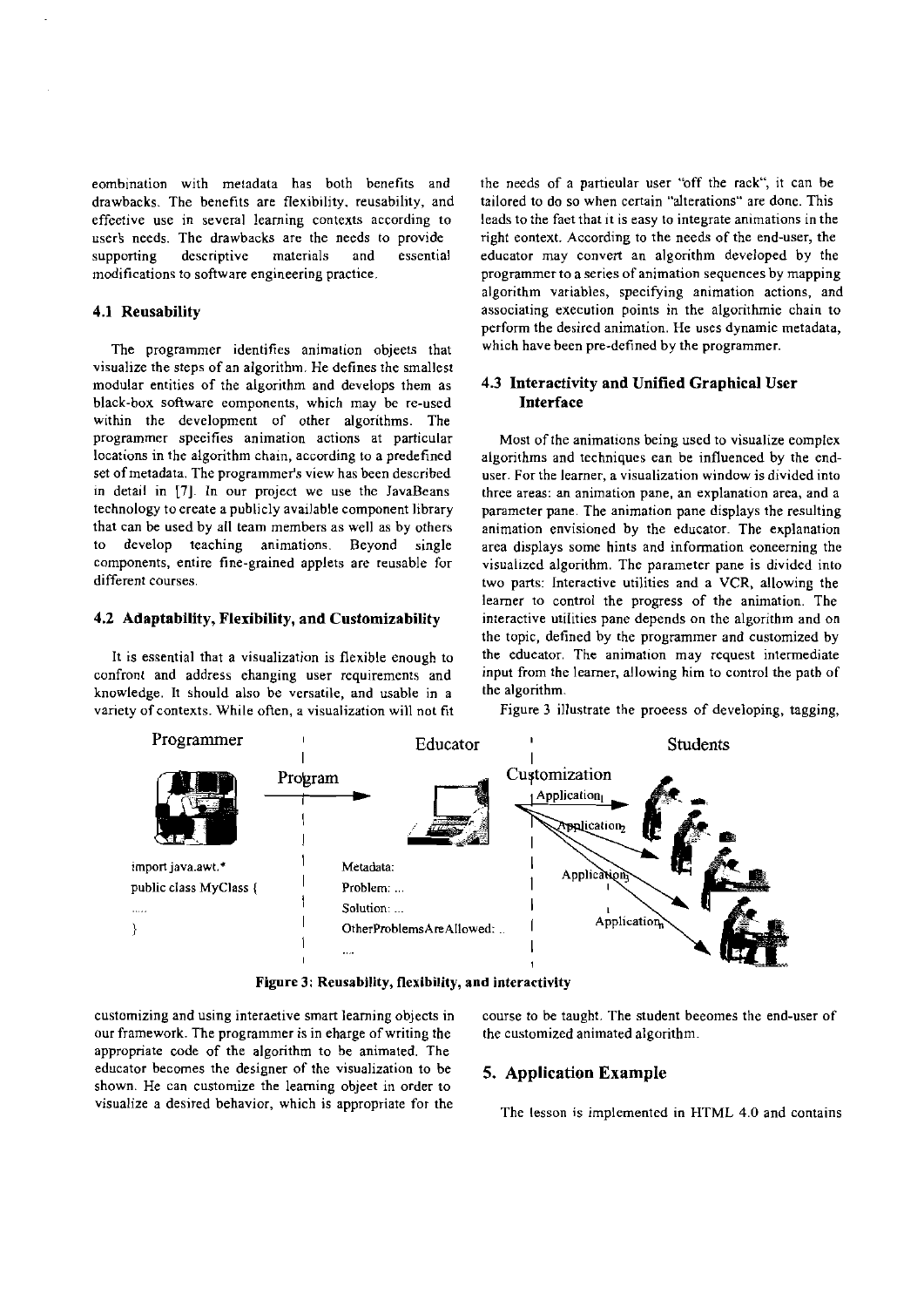visualizations developed according to the iTBeanKit iramework enhanced with the dynamic metadata set descnbed in **[5]** and **[7].** The lesson consists of I5 pages. In the lesson the functionality of Ethemet [3] is explained first. After that the student has to answer the question which problems have to be faced in a bus-topology. We provide a set of different answers and use the same animation to explain why the answers are correct or wrong. The difference between the answers is explained by different parametrization of the same animation. These parametrizations are stored as dynamic metadata for interaetive visualizations as explained above. An example is shown in Figure 4 (a) where the possible answer to the question "Why is the protocol complex's "The protocol is complex becausc messages cannot be sent to a specitic computer, they can only be sent to several computers at once."



Figure 4: Examples of parametrization of dynamic media brick

Another scenario of the same animation can also be used to provide an answer to the question "How can the collision problem be solved in Ethernet" if dynamic metadata are used. A possible answer to the question would be "Collisions cannot be avoided. If **a** collision is detected the transmission has to be repeated': If a collision occurs, the transmitting station recognizes the interference on the network and transmits a bit sequence called jam. The jam helps to ensure that the other transmitting station recognizes that a collision has occurred. After a random delay, the stations attempt to retransmit the information and the process begins again.

**A** parametrized version of the same animation used in Figure 4 (a) is illustrated in the same figure to the right (b). Note that due to the use of dynamic metadata the same animation is reused in a different context. A screenshot of the lesson is shown in Figure **5.** 



Figure 5: Screenshot of example lcsson